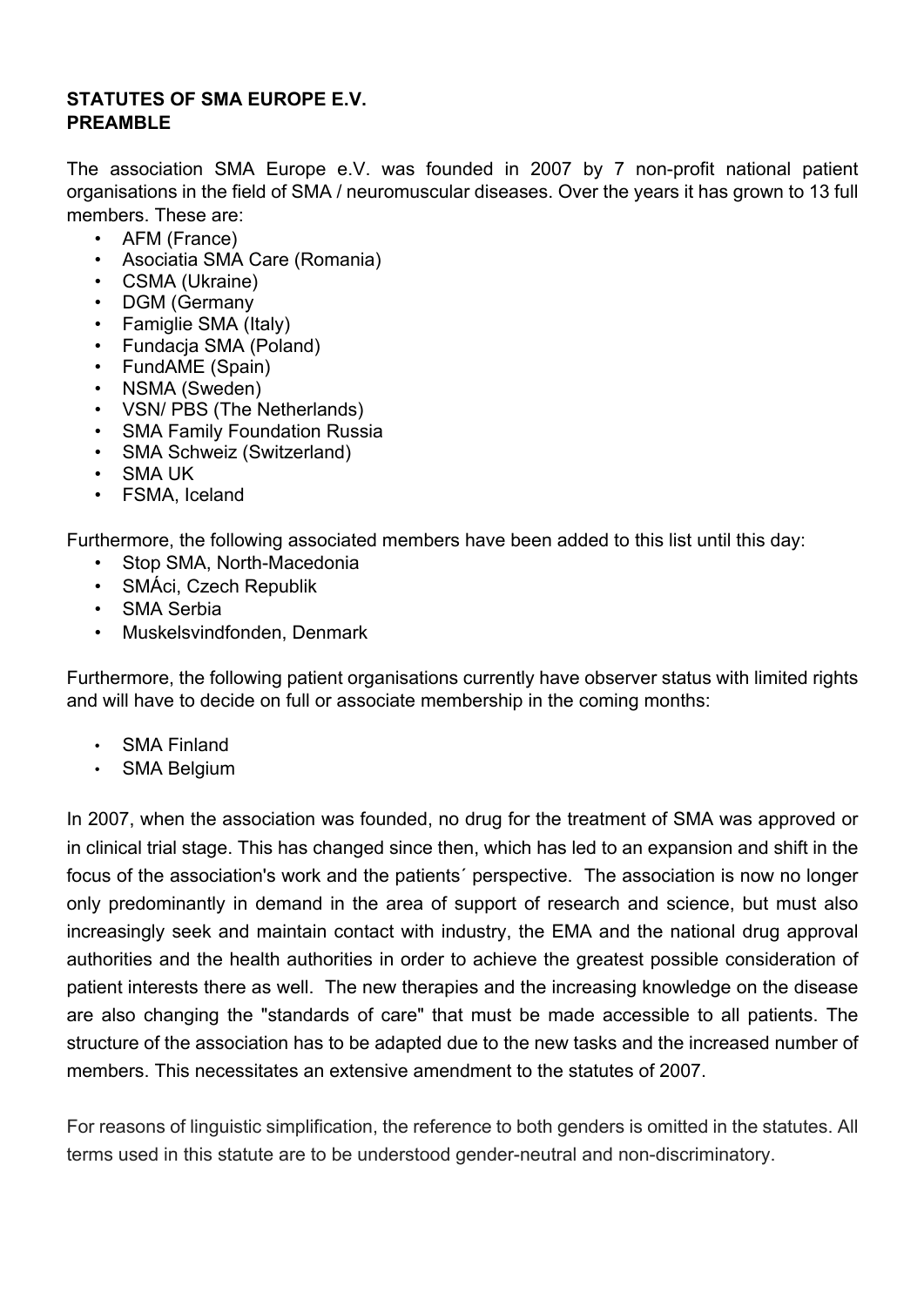## **§1 Name, registered office and financial year**

- (1) The name of the association is SMA Europe e.V.
- (2) The registered office is in Freiburg im Breisgau, Germany.
- (3) The financial year is the calendar year.

# **§2 Purpose, tasks and goals**

- (1) The purpose of the association is to promote the health and healthcare of people living with spinal muscular atrophy (patients, family and caregivers) and to promote science and research in all areas of life affected by SMA.
- (2) To achieve this purpose, the main tasks of SMA Europe include:
	- Representing the interests of people with SMA among all stakeholders in European health policy;
	- Advancing common action at the European level in the research and development of medicines and new therapies (e.g. conducting patient surveys, participating in patient and scientific advisory boards of the pharmaceutical industry and regulatory authorities, organising or attending scientific congresses);
	- Pushing ahead with joint action to achieve Europe-wide access to the best possible treatments and care for all patients with SMA (e.g. conducting patient surveys, developing and publishing patient and doctor information on treatment and care standards);
	- Sensitising the general public, health professionals, academia and industry to SMA;
	- Supporting measures to introduce early and accurate diagnostic tools for SMA in all member countries (e.g. lobbying for the inclusion of SMA in the newborn screening programme of member countries);
	- Expanding and promoting cooperation with and among national affiliates;
	- Collaborating with other worldwide organisations, groups and institutions with similar or complementary goals.

This list is not meant to be exhaustive. The association can take on additional tasks if they fulfil and/or preserve its purpose.

# **§3 Common good**

- (1) The association exclusively and directly works for the common good as a non-profit organisation within the meaning of the section entitled "Tax-privileged Purposes" of the German Abgabenordnung (AO).
- (2) The association's activities are charitable. It does not primarily pursue its own economic interests.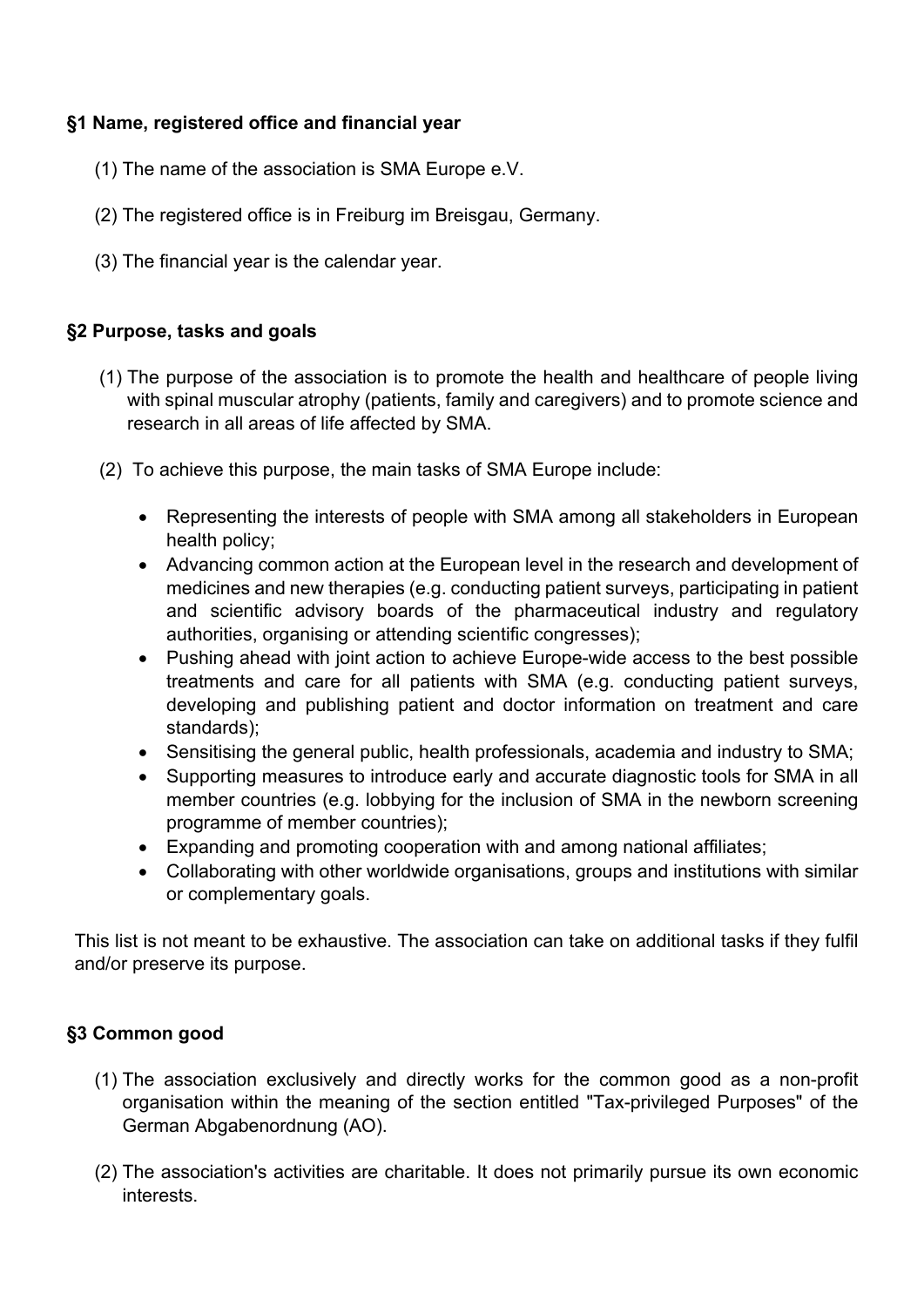- (3) The association's funds may only be used for the purposes indicated herein.
- (4) Members shall not receive grants from association funds.
- (5) No person may receive pay or reimbursement for expenses that are disproportionate or not related to the purposes indicated herein.

#### **§4 Remuneration and expense allowances for association activities**

- (1) Members of the board, delegates of the general meeting, and third parties who work for the association are entitled to compensation for their necessary and reasonable expenses verified with audit-proof receipts.
- (2) The general assembly may grant members of the board compensation for the time and labour spent on the purposes of the association up to the volunteer allowance stipulated in §3 No. 26 a of the German Income Tax Act (EStG), provided the financial position of the association makes this possible and it does not endanger the purpose of the association.
- (3) If the budgetary situation so permits, the board may appoint full or part-time employees to manage the association's office.
- (4) The board is authorised to outsource tasks required of the association (e.g. external accounting, preparation of documents for association register and tax authorities, organisation of congresses, undertaking of surveys) for a reasonable fee or expense allowance, if the budgetary situation of the association allows it.
- (5) Further details on reimbursable expenses and remunerations may be stipulated by the general assembly in supplementary rules of procedure which would then be subordinate to these articles.

#### **§5 Association funds, audits**

- (1) The association obtains the funds for its operations from the following:
	- a. Grants from national or international organisations, industry
	- b. Cash and in-kind donations
	- c. Subsidies
	- d. Income from collections and promotions
	- e. Income from the association's assets
	- f. Other contribution
	- g. Membership fees
- (2) The books of the association must be audited annually by at least one auditor. The auditor is nominated by the board and elected by the general assembly for a term of two years. He/she may belong neither to the board nor a committee appointed by the board and may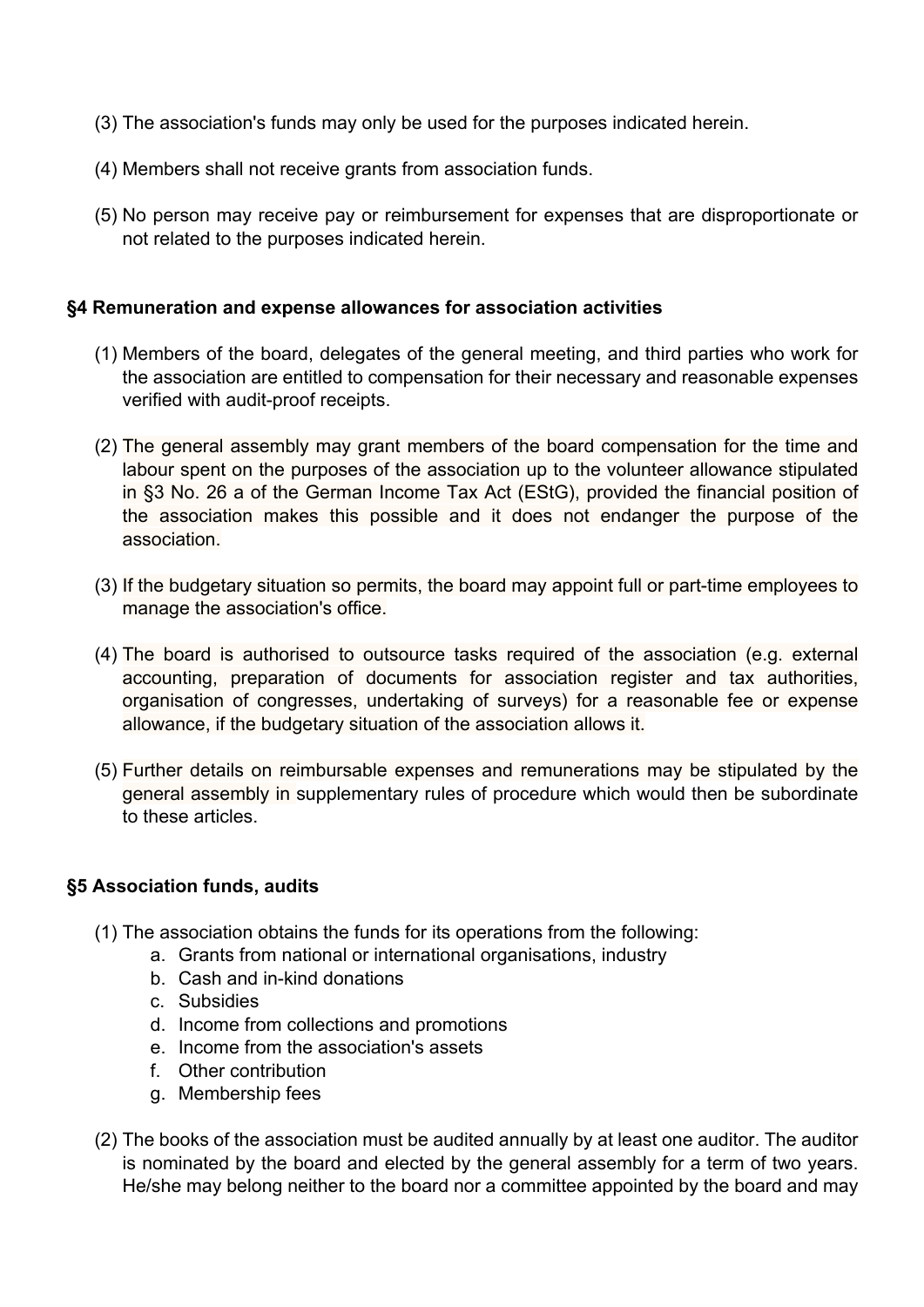not be an employee of the association. The auditor shall prepare a report and submit it to the board. A report on the annual audit is to be given to the general meeting, but this does not necessarily have to be made in person.

## **§6 Members**

- (1) The association has both full members and associate members with limited rights.
- (2) Members of the association are national organisations for spinal muscular atrophy (SMA) in Europe and national organisations for neuromuscular diseases in Europe that share a common commitment to European cooperation in the field of SMA. In exceptional cases, non-European SMA organisations may also become members.
- (3) Full members have all membership rights and duties. Associate members have limited rights.

### **§7 Rights and duties of members, acquisition and termination of membership**

- (1) Full members have the right to speak at the general assembly and enjoy one vote per member organisation.
- (2) Full members have passive and active voting rights.
- (3) Associate members have the right to participate and speak in the general assembly, but have no vote and no active and passive voting rights.
- (4) The application for a regular or associated membership is to be addressed in writing to the board, which will make a preliminary ruling on this application in writing within one month of receipt. If rejected, the applicant may file a one-time appeal in writing within 4 weeks after receipt of the corresponding notice from the board. The next ordinary general meeting will then decide whether to approve the new member's application with a simple majority of votes.
- (5) Applications accepted by the board must be submitted to the next general assembly which will then decide by a simple majority of votes whether to accept the applicant as a full or associate member. Applicants have the right to participate and to speak at this meeting on the agenda item "Decision on membership applications".
- (6) Associate members may apply for full membership at the next general meeting after their admission as an associate member. A written request must be submitted to the chair at least 4 weeks before said meeting. The general assembly decides on the application for the conversion from associate to full membership by a simple majority of the general meeting.
- (7) A candidate may request observer status for one year before applying for full or associate membership. During this time, the candidate may attend meetings of the association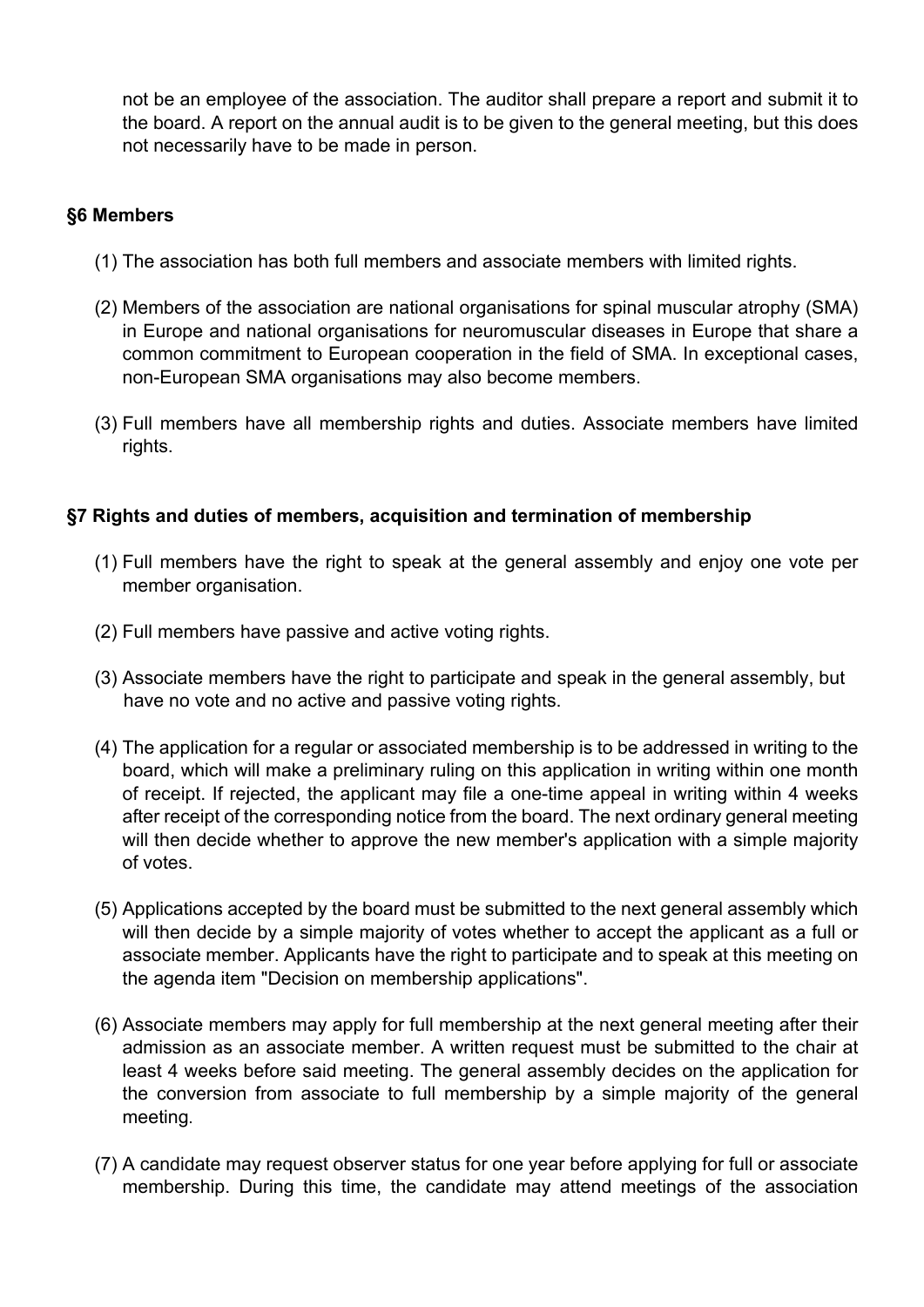without speaking or voting rights. It may also be active in working groups, but shall not take any leadership roles therein. Observers have no active or passive right to vote. A membership fee is not charged to observers. The application for admission as observer shall be decided in accordance with paragraphs 4 and 5 above. Before the end of the observation year, the candidate must apply for membership in accordance with paragraphs 4 and 5 if they wish to continue to participate in the association. If it fails to do so, the observation year ends and no further participation in meetings of the association and working groups will be permitted.

- (8) Membership is terminated through:
	- a. Dissolution of the member organisation
	- b. Resignation with written notice at least 2 months prior to the end of the financial year
	- c. Exclusion by the board for good cause. A member may be excluded if it violates these statutes, acts in conflict with the interests of the association, or has repeatedly violated the interests of the association. A clear written statement of the grounds for exclusion must be given to the member. The exclusion is made by the board and requires a simple majority. Before the decision is taken, the member shall be given the opportunity to respond in writing within 14 days. The member may appeal the board's decision to the next ordinary general meeting within one month; the general meeting then takes the final decision with a simple majority of the vote. Until such time, the excluded member's rights are suspended.
- (9) With the termination of membership, all rights and responsibilities as a member are forfeited.
- (10) The general meeting sets the membership fees for full and associate members.
- (11) In addition to the provisions of these articles, the general meeting may pass rules covering membership and contributions which are subordinate to these articles.

#### **§8 Bodies of the association**

The bodies of the association are

- the general assembly
- the board

#### **§9 General assembly**

(1) Each member organisation will designate according to its own rules no more than 3 persons (2 delegates and one substitute) to represent it in SMA Europe business. It would be desirable for the representatives to be SMA patients themselves or their relatives or at least be staff of a member organisation that focuses on SMA. Delegates should normally be appointed for the long term, but for at least for a minimum term of 2 years. New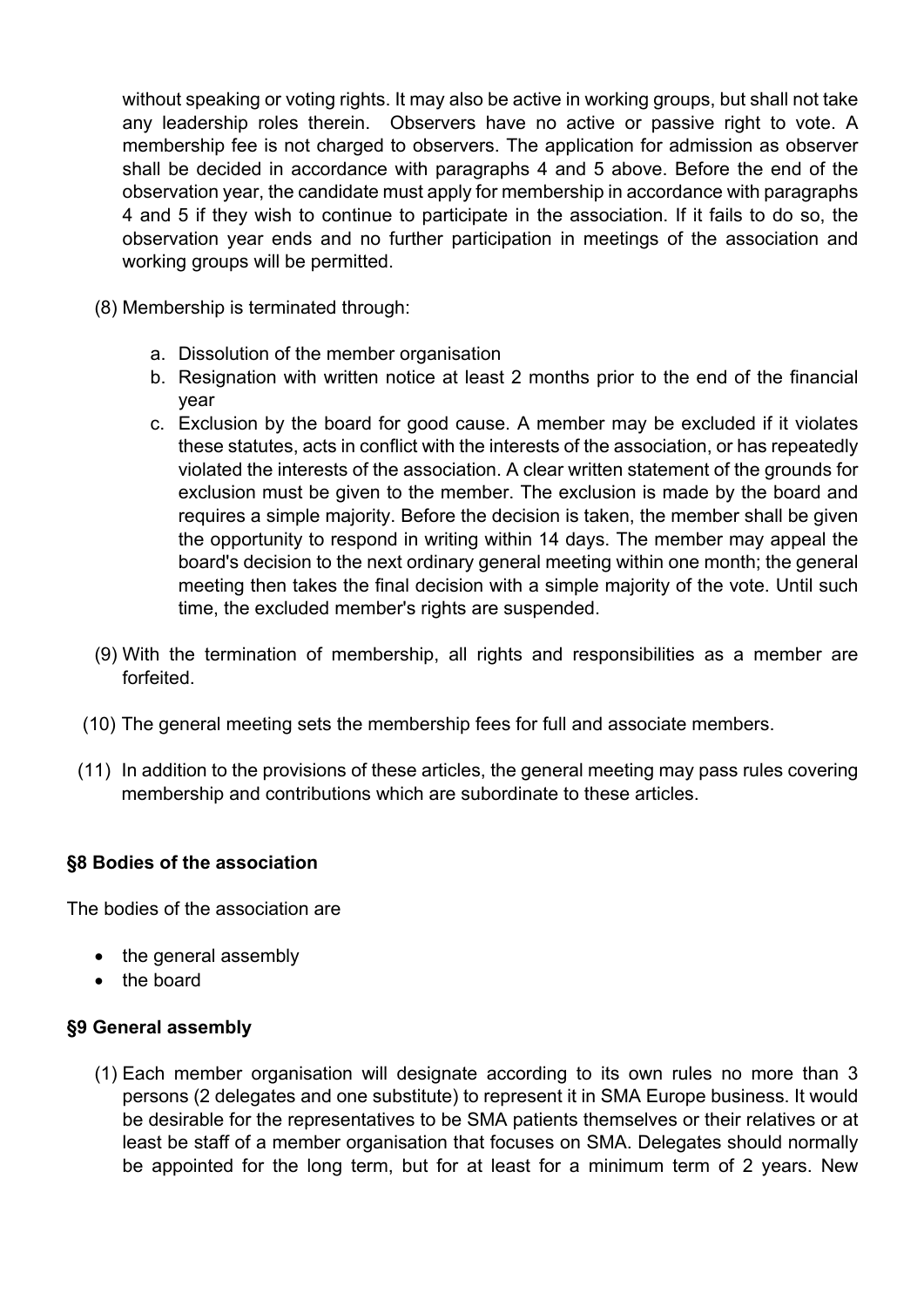delegates may be named outside of this cycle for good cause. Otherwise, it is up to each member organisation to determine how its delegates are selected at the national level.

- (2) At the general assembly, full members with voting rights participate with a maximum of 2 delegates each and associate members participate with 1 delegate.
- (3) Regardless of how many delegates attend the meeting, each member organisation entitled to a vote only has the one vote.
- (4) A full member may assign its voting right to another member of SMA Europe. Notice of this assignment must be provided in writing before the general meeting.
- (5) The general assembly must be convened at least once a year as well as when the interest of the association so requires. The invitation shall be made by the chair or, if absent, the vice-chair or by the management of the office in writing, which includes email, with notification of the provisional agenda at least 3 weeks in advance.
- (6) Members may submit additions to the agenda to the chair in writing, stating sufficient grounds for the same, at the latest two weeks before the scheduled meeting date. Requests received later may be treated as urgent requests and may be included on the agenda by a majority of  $\frac{3}{4}$  of the voting members present at the general meeting. Exceptions to this rule are any amendments to these statutes and other decisions of importance to the association. For all agenda items submitted by members, the board will give an opinion at the general meeting.
- (7) The general meeting is chaired by the president; if unable to attend, then by the vice president.
- (8) The general meeting has a quorum if at least 50% of the voting members are present in person or in a digital way (e.g. via phone or video conference) or have properly assigned their voting rights to another member per §9 (4) above.
- (9) Unless otherwise stipulated herein or as required by law, the general meeting decides by a simple majority of the valid votes cast. Abstentions and invalid votes are not counted. In the case of a tie, the vote of the president or in his absence, the vote of the vice-president decides. Decisions are generally made by open ballot or on paper ballots if the chair of the meeting deems this to be necessary, unless these articles or the law stipulate otherwise.

### **§10 The duties of the general assembly**

The general meeting has the following statutory duties:

- Elect and recall members of the board;
- Receive the annual report and the annual accounts from the board and discharge the board;
- Approve the budget;
- Decide on amendments to these statutes or on dissolution of the association;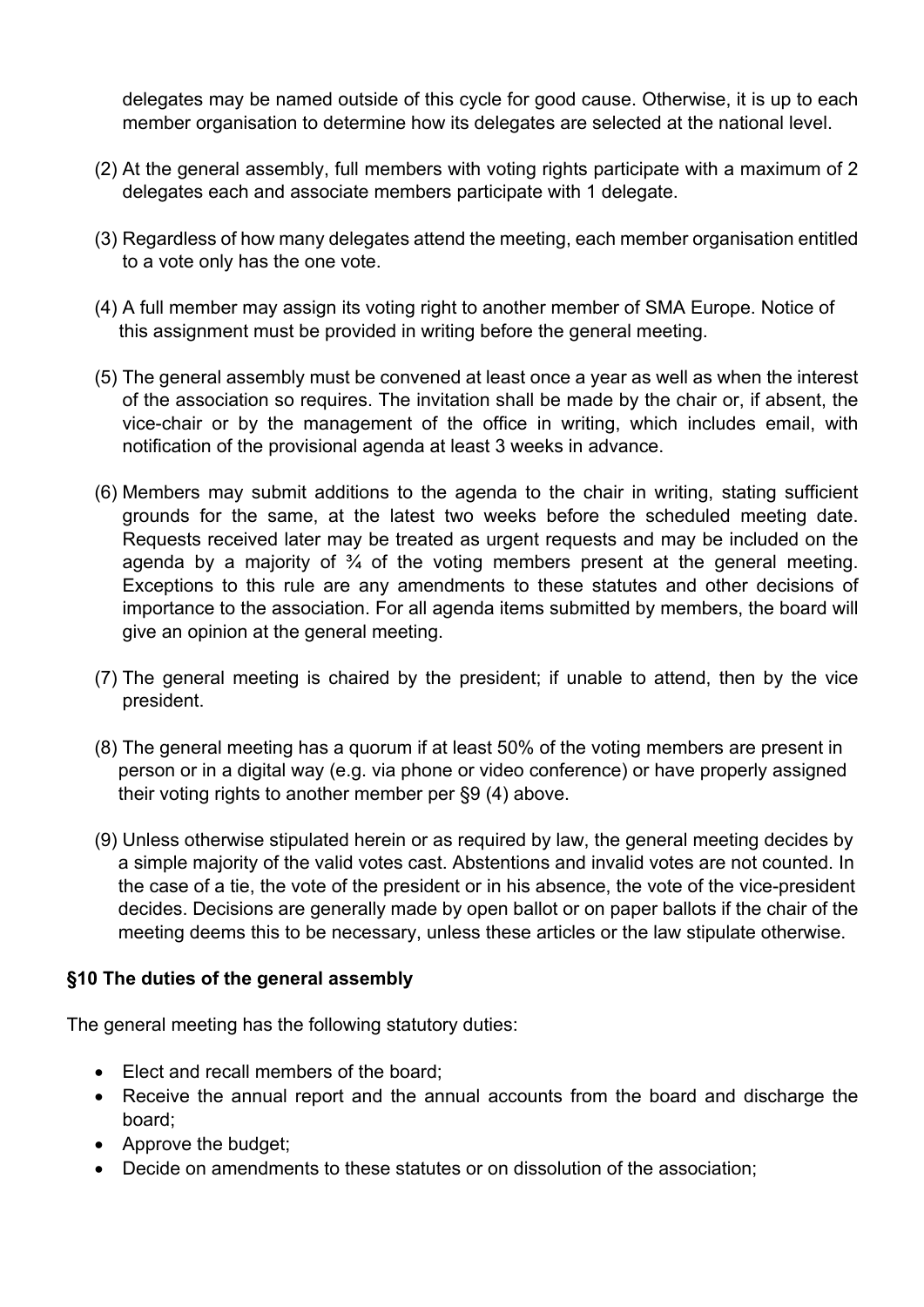- Decide on motions submitted by the board, members, working groups, or the scientific advisory board and the duties assigned to it herein;
- Decide to adopt rules of procedure beyond these statutes; the board may then take purely editorial changes to these rules and also make changes to aspects that do not fall within the duties of the general meeting as assigned herein or by law;
- Set the amount and due date of membership fees;
- Decide on the admission of new observers and members, conversion of membership, and exclusion appeals;
- Decide on amendments and additions to the agenda.

# **§11 Board**

- (1) The board consists of at least three and no more than five representatives of the member organisations. A maximum of 1 person from any member organisation may be nominated for election to the board.
- (2) From the persons nominated by the member organisations, the following offices are elected:
	- a. President
	- b. Vice president
	- c. Treasurer
	- d. And a maximum 2 other members (extended board)
- (3) The persons elected should come from different countries if possible. They are elected for a period of 3 years and may stand for re-election.
- (4) If a member of the board leaves before the end of his/her term, the board may choose from the ranks of the delegates of the member organisations another member to serve until the next general assembly.
- (5) The board manages the affairs of the association. The board is responsible for all matters of the association, unless assigned herein or by law to the general assembly. The board is responsible for the administration of the association's assets and the execution of its decisions. It may set up a business office and hire staff to handle day-to-day business, if deemed necessary and if the financial situation of the association so permits.
- (6) The association is represented by the president, the vice president and the treasurer, each on his or her own, both in and out of court per §26 of the German Civil Code (BGB). Internally, the vice president and treasurer are only authorised to represent the association if the first chair is prevented from exercising the office or has authorised the vice president or treasurer to act on his/her behalf.
- (7) The board generally takes its decisions in meetings chaired by the president or by the vice president if the former is unable to attend, with two weeks' notice stating the agenda. This notice period may be waived by the unanimous decision of all board members. The board has a quorum if three of its members are present in person or by teleconference or have previously cast their votes in writing. It decides with the majority of valid votes cast.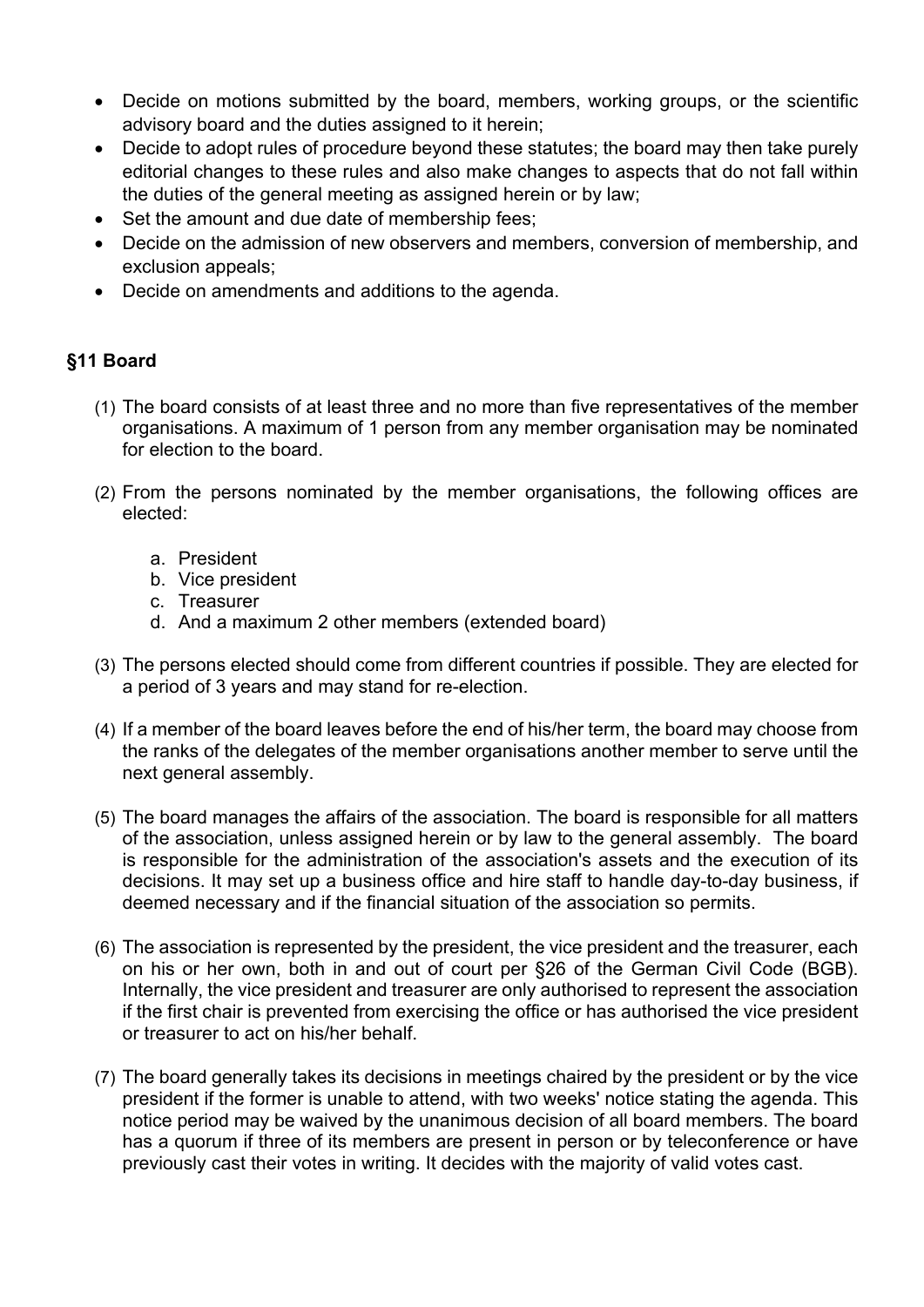- (8) Abstentions and invalid votes are not counted. In the case of a tie, the vote of the President and in his absence the vote of the vice-president decides. The board meets in person at least twice a year or, if not otherwise possible, by teleconference. In urgent cases, a board member may propose motions to the board for its approval by written vote, with an appropriate response period of at least 7 days to vote. Again, this minimum response time may be reduced to two days by the unanimous vote of all board members. Resolutions voted on outside regular board meetings and their results are to be attached to the minutes of the next board meeting.
- (9) A board meeting must be convened within one month if at least two members of the board request it, stating the reasons in writing (including email).
- (10) The board may appoint advisory boards and working groups to fulfil association tasks. Further details are regulated by §§12 and 13 of these statutes. The board may set its own rules of procedure for its work.
- (11) The board is liable for damage to members and to the association caused by its actions, but only if done with intention. This also applies if the board receives remuneration for its activity.
- (12) If the board is obliged to compensate another person for damage caused by the board in the performance of its duties, it may ask the association to indemnify it from said liability. Clause 1 does not apply if the damage was caused intentionally.

### **§12 Working groups**

- (1) For the preparation and implementation of individual projects, the board or the general meeting may set up working groups.
- (2) In the working groups, the members develop work priorities and options for action for the association. A working group may only make its work public after consultation with the board. A working group may make a legally binding representation of the association only with express permission.
- (3) The membership, chair, working method, dissolution, and further regulations on the working groups are contained in the rules of procedure of the association adopted by the general assembly.

### **§13 Scientific advisory board**

The association may convene a scientific advisory board to support its work. Its members are named by the general meeting. The scientific advisory board advises the association primarily on medical and research-related issues and assists in the selection of research projects worthy of association support.

If necessary, further details can be set forth in rules of procedure to be adopted by the general assembly.